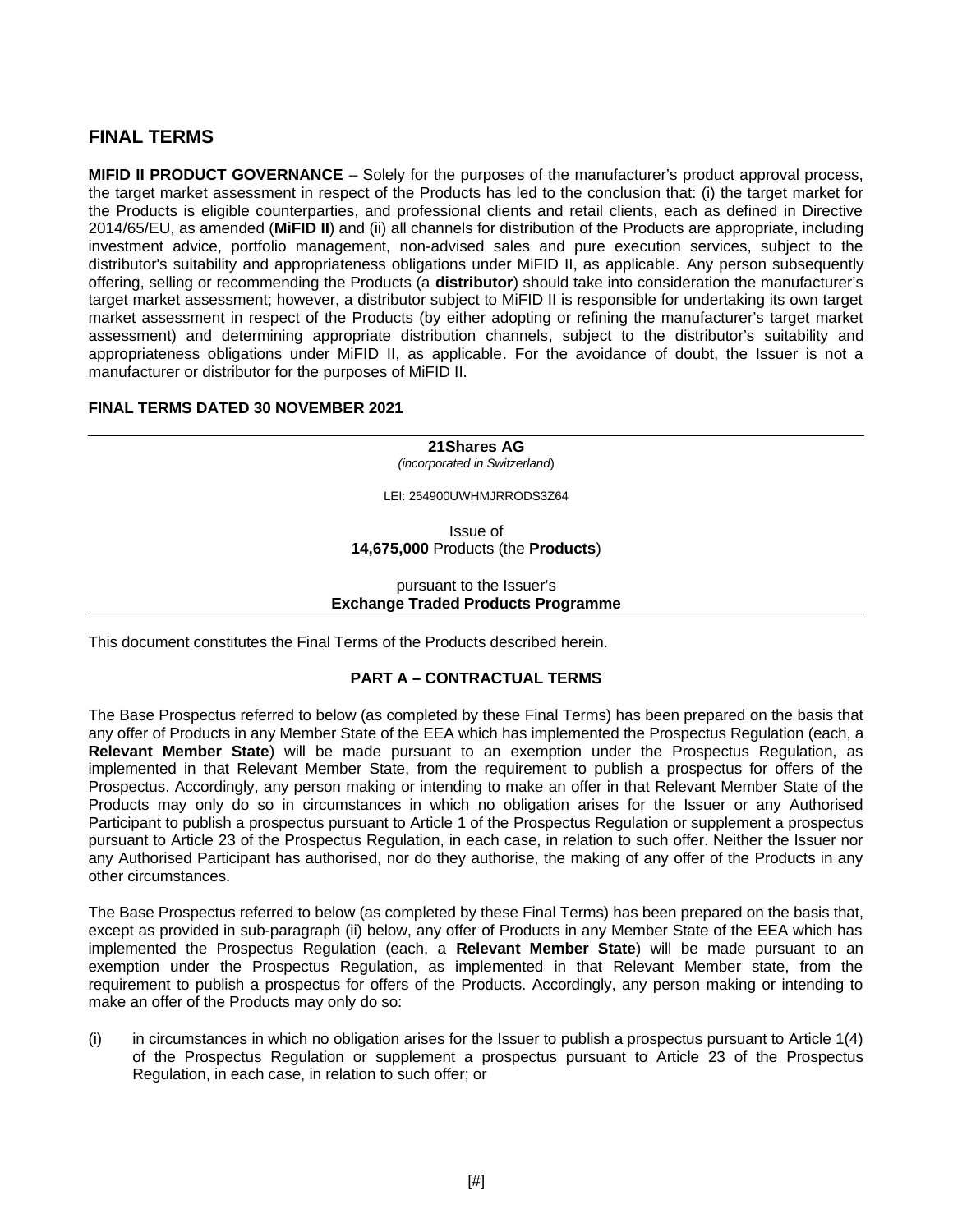(ii) in those Non-Exempt Offer Jurisdictions mentioned in the following paragraph, provided [*such person is one of the persons mentioned in the following paragraph and*] that such offer is made during the Offer Period specified for such purpose therein.

An offer of the Products may be made by the Issuer or by the Authorised Offerors specified in Part B of these Final Terms other than pursuant to Article 1(4) of the Prospectus Regulation in Austria, Belgium, Croatia, Czech Republic, Denmark, Finland, France, Germany, Ireland, Italy, Luxembourg, Malta, the Netherlands, Norway, Poland, Romania, Slovakia, Spain and Sweden (Non-Exempt Offer Jurisdictions) during the period from 24 November 2021 until 24 November 2022 (the Offer Period).

Neither the Issuer nor any Authorised Participant has authorised, nor do they authorise, the making of any offer of Products in any other circumstances.

Terms used herein shall be deemed to be defined as such for the purposes of the General Terms and Conditions of the Products (the **Conditions**) issued by 21Shares AG (the **Issuer**) set forth in the Base Prospectus dated 24 November 2021 (the **Base Prospectus**), which constitute[s] a base prospectus for purposes of Regulation (EU) 2017/1129, as amended (the **Prospectus Regulation**). This document constitutes the Final Terms of the Products described herein for the purposes of Article 8(5) of the Prospectus Regulation and must be read in conjunction with the Base Prospectus (and any supplement thereto). Full information on the Issuer and the offer of the Products is only available on the basis of the combination of these Final Terms and the Base Prospectus. The Base Prospectus (together with any supplement thereto) is available for viewing at the registered office of the Issuer and on the website of the Issuer (https://21shares.com/ir#prospectus) by selecting Base Prospectus. The Final Terms will be available for viewing at the registered office of the Issuer and on the website of the Issuer (https://21shares.com/ir#final-terms) by selecting Base Prospectus and then Final Terms and the respective Security Code.

The Base Prospectus, together with the Final Terms, constitutes the listing prospectus with respect to the Products described herein for the purposes of the listing rules of the SIX Swiss Exchange.In accordance with article 58a of the Listing Rules of SIX, the Issuer has appointed Homburger AG, located at Prime Tower, Hardstrasse 201, 8005 Zurich, Switzerland, as recognised representative to file the listing application with SIX.

| <b>Issue Date</b>                                                  | 15 October 2019                                                                              |           |
|--------------------------------------------------------------------|----------------------------------------------------------------------------------------------|-----------|
| <b>Series</b>                                                      | ABNB                                                                                         |           |
| <b>Tranche</b>                                                     | $\mathbf{1}$                                                                                 |           |
| Date on which Products become<br>fungible                          | Not Applicable                                                                               |           |
| <b>Aggregate Number of Products</b><br>represented by this Tranche | 14,675,000                                                                                   |           |
| <b>Issue Price</b>                                                 | The initial Crypto Asset Collateral comprised of the following Crypto<br>Assets per Product: |           |
|                                                                    | Amount per<br><b>Collateral Name</b><br>Product                                              | Weighting |
|                                                                    | Binance Coin (BNB)<br>0.075611536                                                            | 100%      |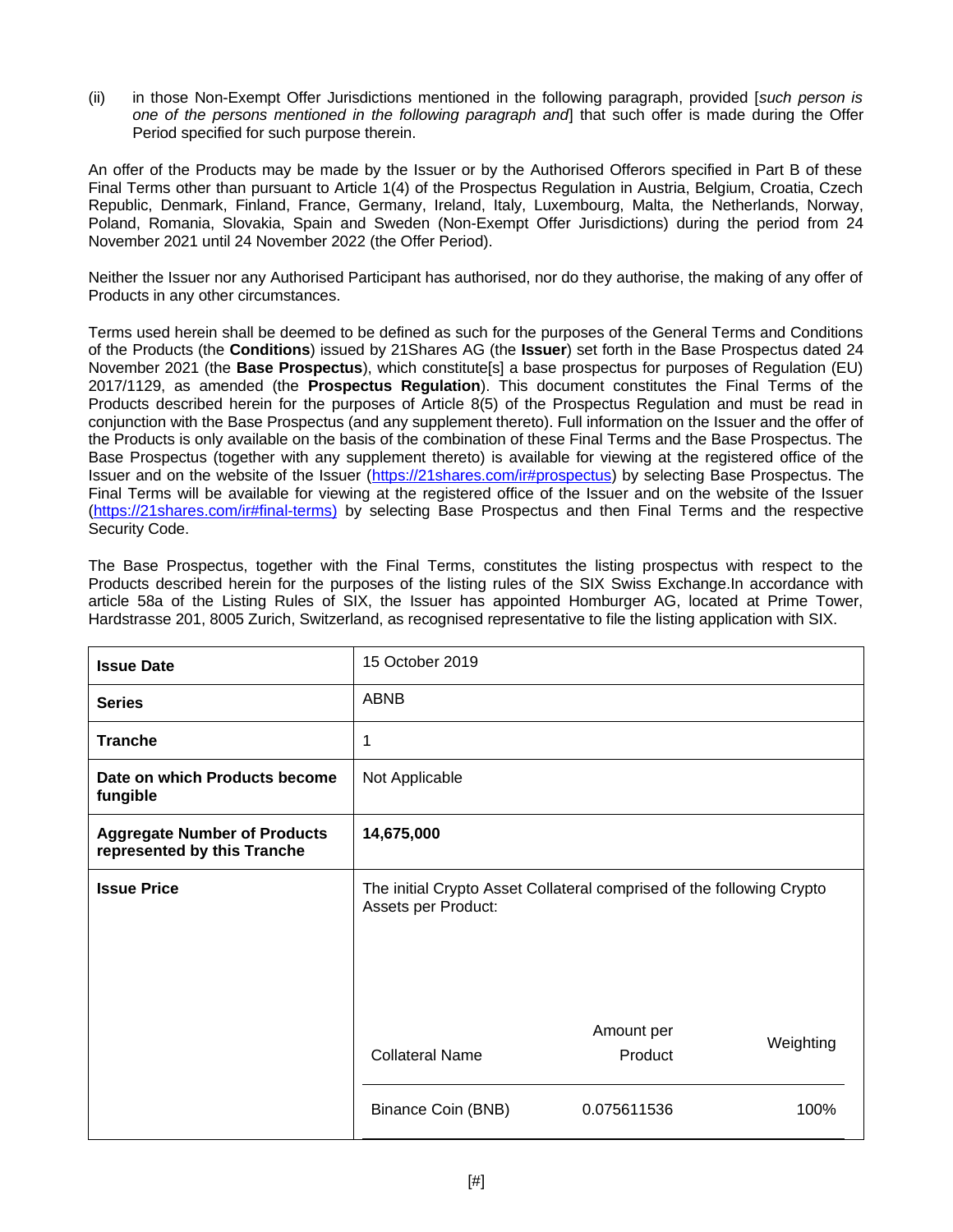|                                                               | The Issue Price is subject to any applicable fees and commissions of<br>the person offering the Product.                                                                                                                                                                                                                                                                                                                                                                                         |
|---------------------------------------------------------------|--------------------------------------------------------------------------------------------------------------------------------------------------------------------------------------------------------------------------------------------------------------------------------------------------------------------------------------------------------------------------------------------------------------------------------------------------------------------------------------------------|
| <b>Underlying</b>                                             | Binance Coin (BNB)                                                                                                                                                                                                                                                                                                                                                                                                                                                                               |
|                                                               | Relevant Underlying Exchange: CryptoCompare                                                                                                                                                                                                                                                                                                                                                                                                                                                      |
|                                                               | Relevant Currency: USD                                                                                                                                                                                                                                                                                                                                                                                                                                                                           |
| <b>Basket</b>                                                 | Not Applicable                                                                                                                                                                                                                                                                                                                                                                                                                                                                                   |
| Index                                                         | Not Applicable                                                                                                                                                                                                                                                                                                                                                                                                                                                                                   |
| <b>Underlying Component</b>                                   | Not Applicable                                                                                                                                                                                                                                                                                                                                                                                                                                                                                   |
| <b>Redemption Amount</b>                                      | The Redemption amount is calculated as follows:                                                                                                                                                                                                                                                                                                                                                                                                                                                  |
|                                                               | Redemption Amount = $\sum p_i * q_i - rf$                                                                                                                                                                                                                                                                                                                                                                                                                                                        |
|                                                               | Where (for each Crypto Asset Collateral (i)):                                                                                                                                                                                                                                                                                                                                                                                                                                                    |
|                                                               | n =number of underlying                                                                                                                                                                                                                                                                                                                                                                                                                                                                          |
|                                                               | $p_i$ = price of asset sold (USD),                                                                                                                                                                                                                                                                                                                                                                                                                                                               |
|                                                               | $q_i$ = amount sold,                                                                                                                                                                                                                                                                                                                                                                                                                                                                             |
|                                                               | $rf$ = redemption fee equal to \$150 plus 4 bps of redemption amount per                                                                                                                                                                                                                                                                                                                                                                                                                         |
|                                                               | redemption order                                                                                                                                                                                                                                                                                                                                                                                                                                                                                 |
|                                                               | The Redemption Amount may also be subject to additional fees related<br>to the transfer of fiat assets.                                                                                                                                                                                                                                                                                                                                                                                          |
|                                                               | The Redemption Amount per Product shall not be less than the<br>smallest denomination of the Settlement Currency (i.e., U.S.\$0.01,<br>€0.01, CHF 0.01, £0.01 or the equivalent in other Settlement<br>Currencies).                                                                                                                                                                                                                                                                              |
|                                                               | Redemptions by Authorised Participants pursuant to Condition 5.4<br>(Redemption at the Option of an Authorised Participant) shall be settled<br>on an in-kind basis unless the Issuer permits such redemption to be<br>settled in accordance with Condition 5.3 (Cash Settlement). The<br>calculation of the Redemption Amount may fluctuate as a result of<br>tracking errors relating to the Underlyings, as described in the section<br>headed "Risk Factors" set out in the Base Prospectus. |
| Amount of any expenses and                                    | Investor fee of 2.50% of the aggregate value of the Crypto Asset                                                                                                                                                                                                                                                                                                                                                                                                                                 |
| taxes specifically charged to the<br>subscriber or purchaser: | Collateral annually. Fee will be calculated on a daily basis at 17:00                                                                                                                                                                                                                                                                                                                                                                                                                            |
|                                                               | CET/CEST (the closing time of the SIX Swiss Exchange). Fees related<br>to the Product will be collected in-kind.                                                                                                                                                                                                                                                                                                                                                                                 |
| <b>Investor Put Date</b>                                      | 15 October in each year, beginning on 15 October 2020                                                                                                                                                                                                                                                                                                                                                                                                                                            |
| <b>Final Fixing Date</b>                                      | As specified in any Termination Notice                                                                                                                                                                                                                                                                                                                                                                                                                                                           |
| <b>Initial Fixing Date</b>                                    | Not Applicable                                                                                                                                                                                                                                                                                                                                                                                                                                                                                   |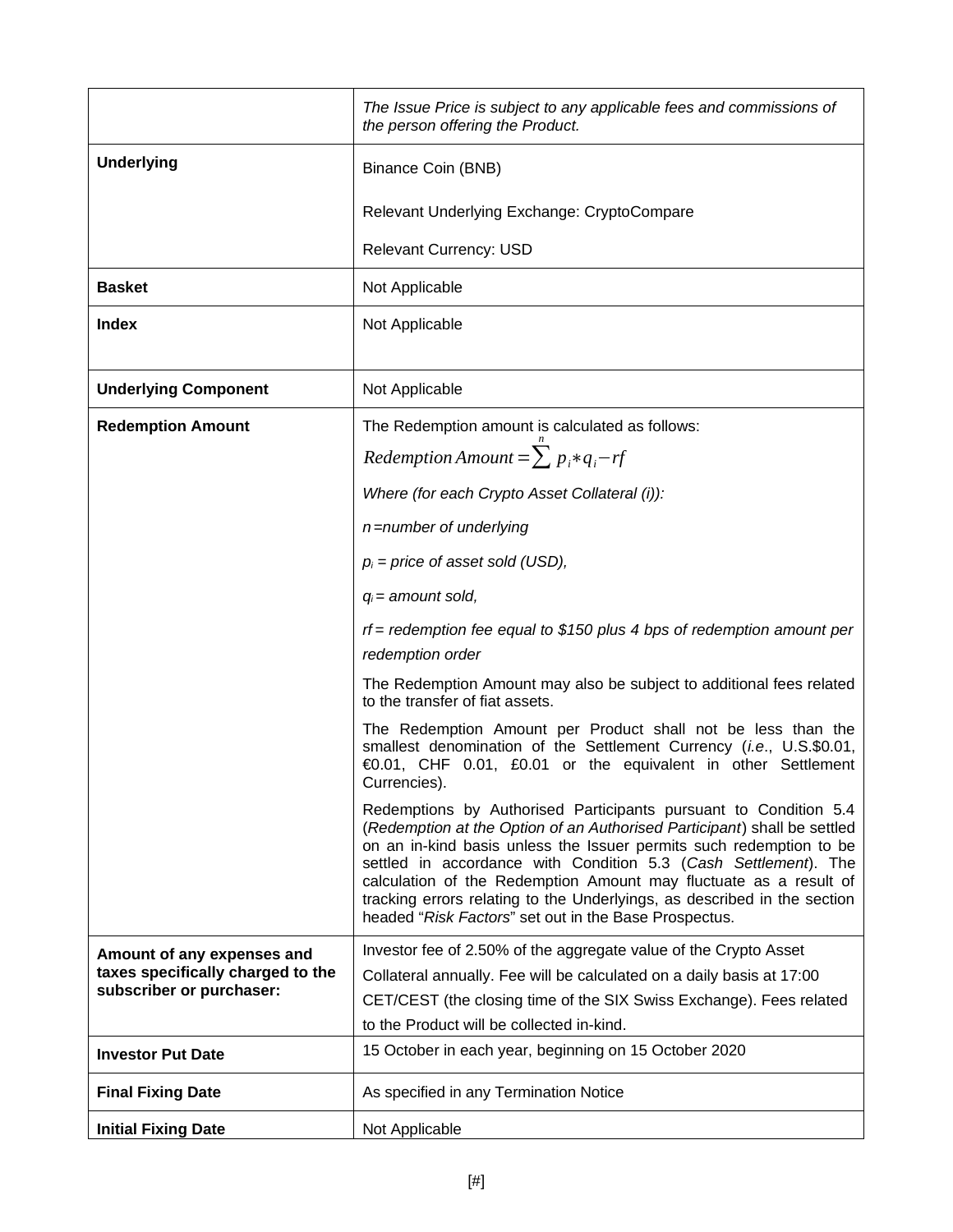| <b>Product Calculation Agent</b> | Sudrania Fund services Corp - 633 Rogers Str Suite 106 - Downers<br>Grove IL 60515 USA                                                                                                                                                                                                                                                                                                                                                                                                                                                                                                                                                                                                                                                                                               |
|----------------------------------|--------------------------------------------------------------------------------------------------------------------------------------------------------------------------------------------------------------------------------------------------------------------------------------------------------------------------------------------------------------------------------------------------------------------------------------------------------------------------------------------------------------------------------------------------------------------------------------------------------------------------------------------------------------------------------------------------------------------------------------------------------------------------------------|
| <b>Calculation Agent:</b>        | Ultumus Ltd City Pace House 55 Basinghall Street London EC2V 5 DU<br>Ultumus Limited creates daily portfolio composition files in respect of<br>the Products (the PCF) and/or disseminates Indicative Optimized<br>Portfolio Values in respect of the Products (the IOPV values). Ultumus<br>Limited makes no express or implied representation, guarantee or<br>assurance with regard to the quality, accuracy and or/or completeness<br>of the PCF or IOPV values. Ultumus Limited reserves the right to<br>change the methods of calculation or publication of the PCF and/or<br>IOPV values. Ultumus Limited is registered in England with Company<br>number 10428499. It is a global benchmark data provider incorporated<br>in England and with a Singapore subsidiary entity. |
| <b>Index Calculation Agent:</b>  | Not Applicable                                                                                                                                                                                                                                                                                                                                                                                                                                                                                                                                                                                                                                                                                                                                                                       |
| <b>Administrator:</b>            | Sudrania Fund services Corp - 633 Rogers Str Suite 106 - Downers<br>Grove IL 60515 USA                                                                                                                                                                                                                                                                                                                                                                                                                                                                                                                                                                                                                                                                                               |
| <b>Swiss Paying Agent</b>        | ISP Securities AG, Bellerivestrasse 45, 8008 Zurich, Switzerland                                                                                                                                                                                                                                                                                                                                                                                                                                                                                                                                                                                                                                                                                                                     |
| <b>Additional Paying Agent</b>   | Global Paying Agent: Bank Frick & Co Aktiengesellschaft                                                                                                                                                                                                                                                                                                                                                                                                                                                                                                                                                                                                                                                                                                                              |
| <b>Cash Settlement</b>           | Applicable, other than as set out in Condition 5.4 (Redemption of<br>Products at the Option of an Authorised Participant)                                                                                                                                                                                                                                                                                                                                                                                                                                                                                                                                                                                                                                                            |
| <b>Settlement Currency</b>       | <b>USD</b>                                                                                                                                                                                                                                                                                                                                                                                                                                                                                                                                                                                                                                                                                                                                                                           |
| <b>Exchange</b>                  | SIX Swiss Exchange / BX Swiss                                                                                                                                                                                                                                                                                                                                                                                                                                                                                                                                                                                                                                                                                                                                                        |
| <b>Exchange Business Day</b>     | As indicated in General Terms and Conditions                                                                                                                                                                                                                                                                                                                                                                                                                                                                                                                                                                                                                                                                                                                                         |
| <b>Market Maker</b>              | Flow Traders B.V. Jacob Bontiusplaats 9, 1018LL Amsterdam, The<br>Netherlands                                                                                                                                                                                                                                                                                                                                                                                                                                                                                                                                                                                                                                                                                                        |
| <b>Authorised Participant</b>    | Flow Traders B.V. Jacob Bontiusplaats 9, 1018LL Amsterdam, The<br>Netherlands<br>Jane Street Financial Limited, Floor 30, 20 Fenchurch Street, London<br>EC3M 3BY, United Kingdom                                                                                                                                                                                                                                                                                                                                                                                                                                                                                                                                                                                                    |
| Custodian                        | Copper Technologies (UK) Limited                                                                                                                                                                                                                                                                                                                                                                                                                                                                                                                                                                                                                                                                                                                                                     |
| <b>Minimum Investment Amount</b> | 1 Product                                                                                                                                                                                                                                                                                                                                                                                                                                                                                                                                                                                                                                                                                                                                                                            |
| <b>Minimum Trading Lot</b>       | 1 Product                                                                                                                                                                                                                                                                                                                                                                                                                                                                                                                                                                                                                                                                                                                                                                            |
| Representative                   | In accordance with article 58a of the Listing Rules of the SIX Swiss<br>Exchange, the Issuer has appointed Homburger AG, located at Prime<br>Tower, Hardstrasse 201, 8005 Zurich, Switzerland, as recognised                                                                                                                                                                                                                                                                                                                                                                                                                                                                                                                                                                         |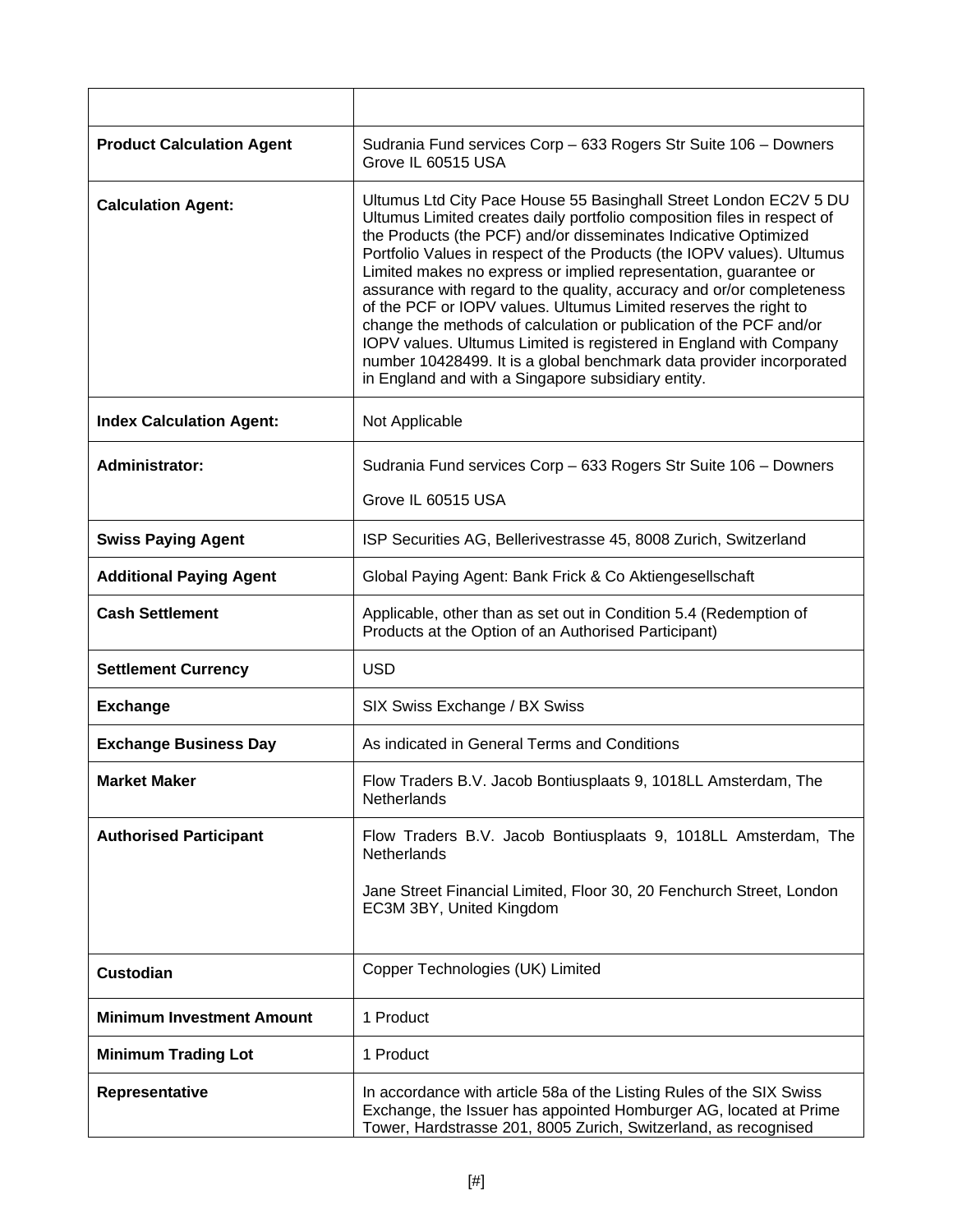|                                                    | representative to lodge the listing application with the SIX Exchange<br>Regulation of the SIX Swiss Exchange. |
|----------------------------------------------------|----------------------------------------------------------------------------------------------------------------|
| <b>Responsibility</b>                              | The Issuer accepts responsibility for the information contained in these<br>Final Terms.                       |
| <b>Third Party Information</b>                     | Not Applicable                                                                                                 |
| Date of Board of Directors<br>approval of issuance | 18 September 2019                                                                                              |

**Signed on behalf of the Issuer:**

By: \_\_\_\_\_\_\_\_\_\_\_\_\_\_\_\_\_\_\_\_\_\_\_\_\_\_\_\_\_\_\_\_\_\_\_\_

*Duly authorised*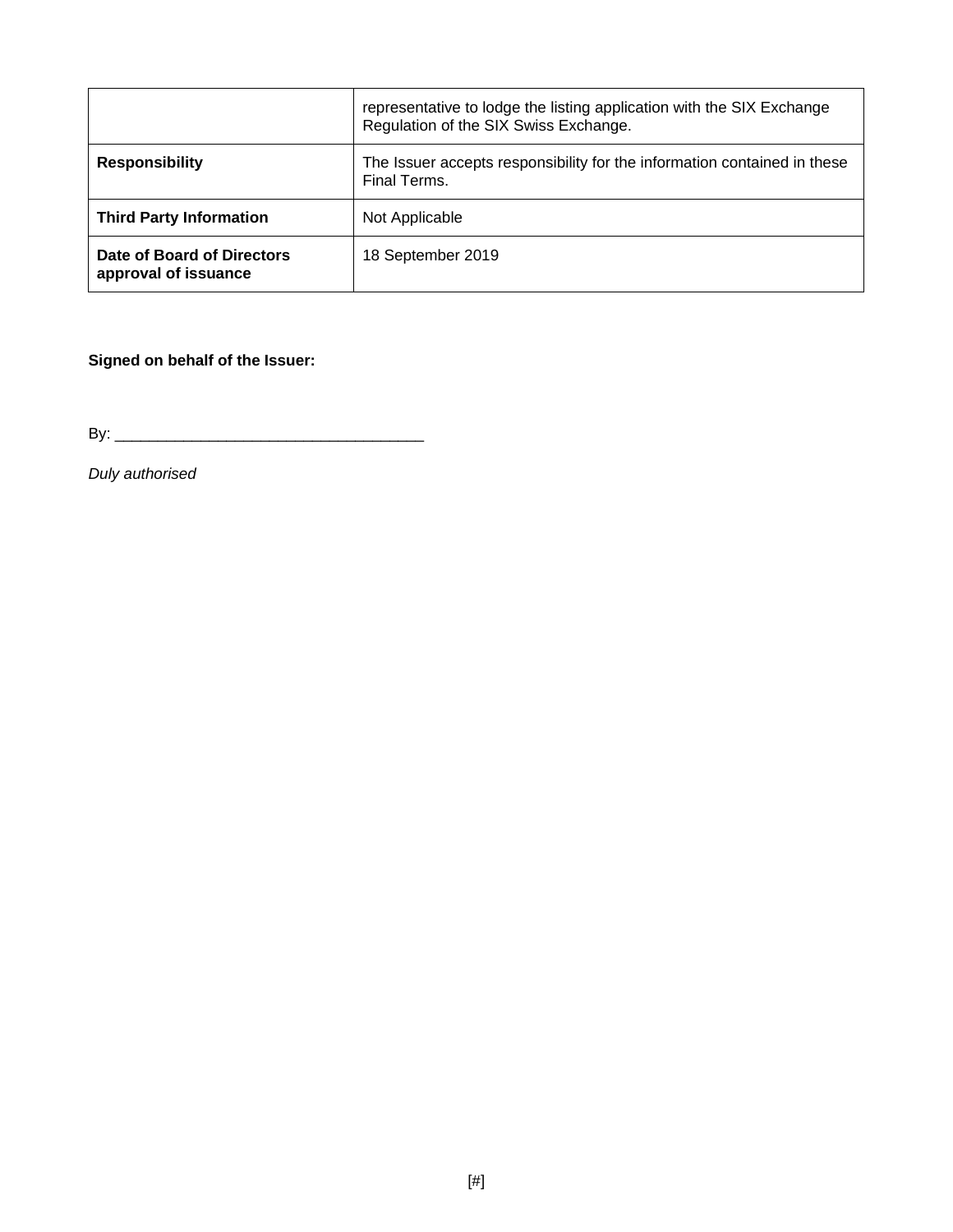# **PART B – OTHER INFORMATION**

| Listing and admission to trading                                | Not Applicable                                                                                                                                                                                                                                                                                                                                                                                                                                               |
|-----------------------------------------------------------------|--------------------------------------------------------------------------------------------------------------------------------------------------------------------------------------------------------------------------------------------------------------------------------------------------------------------------------------------------------------------------------------------------------------------------------------------------------------|
| <b>Notification</b>                                             | The Finansinspektionen (the SFSA) of Sweden has provided the<br>competent authorities of Austria, Belgium, Denmark, Finland, France,                                                                                                                                                                                                                                                                                                                         |
|                                                                 | Germany, Great Britain, Ireland, Italy, Luxembourg, Malta, the                                                                                                                                                                                                                                                                                                                                                                                               |
|                                                                 | Netherlands, Norway, Spain with a certificate of approval attesting that                                                                                                                                                                                                                                                                                                                                                                                     |
|                                                                 | the Base Prospectus has been drawn up in accordance with the                                                                                                                                                                                                                                                                                                                                                                                                 |
|                                                                 | Prospectus Regulation.                                                                                                                                                                                                                                                                                                                                                                                                                                       |
| Interests of natural and legal<br>persons involved in the issue | So far as the Issuer is aware, no person involved in the offer of the<br>Products has an interest material to the offer                                                                                                                                                                                                                                                                                                                                      |
| <b>ECB eligibility</b>                                          | The Product are expected to be ECB eligible.                                                                                                                                                                                                                                                                                                                                                                                                                 |
| <b>Distribution</b>                                             | An offer of the Products may be made by the Authorised Offerors other<br>than pursuant to Article 1(4) of the Prospectus Regulation in Austria,<br>Belgium, Croatia, Czech Republic, Denmark, Finland, France,<br>Germany, Ireland, Italy, Luxembourg, Malta, the Netherlands, Norway,<br>Poland, Romania, Slovakia, Spain and Sweden (Non-Exempt Offer<br>Jurisdictions) during the Offer Period. See further "Terms and<br>Conditions of the Offer" below. |
|                                                                 |                                                                                                                                                                                                                                                                                                                                                                                                                                                              |
| <b>Additional Selling Restrictions</b>                          | Not Applicable                                                                                                                                                                                                                                                                                                                                                                                                                                               |
| <b>ISIN and other Security Codes</b>                            | ISIN: CH0496454155 Valor: 49645415 WKN: A22GRU                                                                                                                                                                                                                                                                                                                                                                                                               |
| <b>Names and Addresses of</b><br><b>Clearing Systems</b>        | SIX SIS AG, Baslerstrasse 100, P.O. Box, Olten, 4600, Switzerland                                                                                                                                                                                                                                                                                                                                                                                            |
| <b>Terms and Conditions of the</b><br><b>Offer</b>              | Products are made available by the Issuer for subscription only to<br><b>Authorised Participants</b>                                                                                                                                                                                                                                                                                                                                                         |
| <b>Offer Price:</b>                                             | Not Applicable. An Investor intending to acquire or acquiring any<br>Products from an Authorised Offeror will do so, and offers and sales of<br>the Products to such Investor by an Authorised Offeror will be made, in<br>accordance with any terms and other arrangements in place between<br>that Authorised Offeror and such Investor including as to price,<br>allocations and settlement arrangements.                                                 |
| Conditions to which the offer is<br>subject:                    | Offers of the Products are conditional upon their issue and, as between<br>the Authorised Offeror(s) and their customers, any further conditions as<br>may be agreed between them.                                                                                                                                                                                                                                                                           |
|                                                                 | Products are made available by the Issuer for subscription only to<br>Authorised Participants.                                                                                                                                                                                                                                                                                                                                                               |